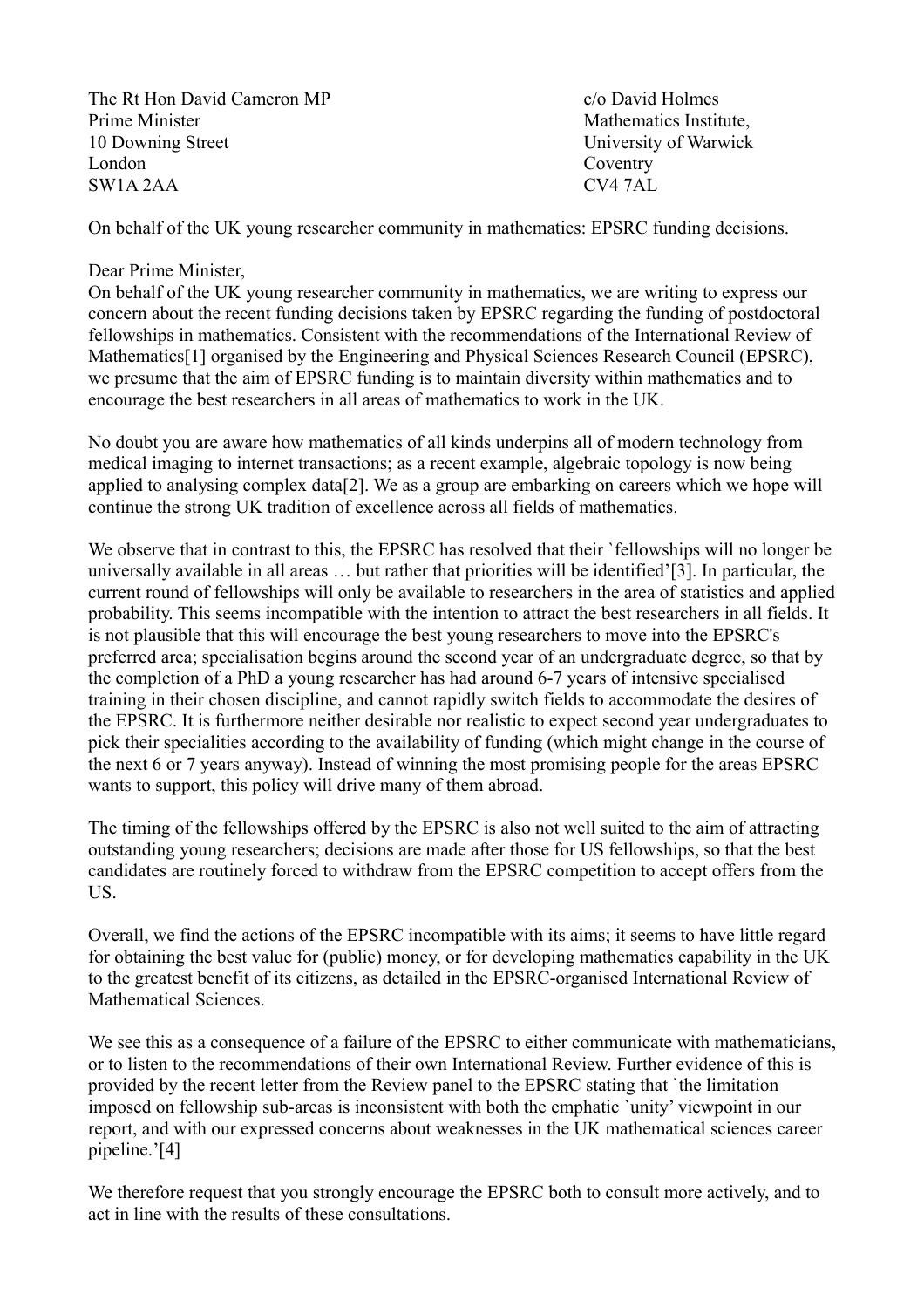[1[\] http://www.epsrc.ac.uk/newsevents/pubs/corporate/intrevs/2010maths/Pages/default .aspx](http://www.epsrc.ac.uk/newsevents/pubs/corporate/intrevs/2010maths/Pages/default.aspx)

# [2[\]http://comptop.stanford.edu/](http://comptop.stanford.edu/)

[3] Letter from Philippa Hemmings of EPSRC to the heads of UK mathematics departments, explaining EPSRC's policy of Shaping Capability.

[4]Letter from Margaret Wright of the International Review panel to David Delpy, Chief Executive of EPSRC, protesting against EPSRC's July 2011 policy on fellowships.

The following 383 cosignatories represent a wide range of research fields including Algebra, Algebraic Geometry, Analysis and PDEs, Category Theory, Combinatorics, Complexity, Differential Geometry, Dynamical Systems, Financial Maths, Fluid Dynamics, Fluid Dynamics, Geometric Analysis, Integrable Systems, Mathematical Biology, Mathematical Logic, Mathematical Physics, Number theory, Numerical Analysis, Probability, Quantum Information & Foundations, Representation Theory, Statistics, Theoretical Physics, Topology.

| <b>Name</b>                 | Subject area                              | <b>Institution</b>                                               |
|-----------------------------|-------------------------------------------|------------------------------------------------------------------|
| <b>Matthew Adamson</b>      | <b>Mathematical Biology</b>               | <b>University of Leicester</b>                                   |
| Nicolas Addington           | <b>Algebraic Geometry</b>                 | Imperial College of Science, Technology and Medicine             |
| Sergios Agapiou             | Bayesian Inverse Problems/<br><b>PDEs</b> | University of Warwick                                            |
| Sabri Al-Safi               | Quantum Information &<br>Foundations      | <b>University of Cambridge</b>                                   |
| Rafael Alcaraz              | <b>Dynamical Systems</b>                  | <b>University of Manchester</b>                                  |
| Theofanis Alexoudas Algebra |                                           | Royal Holloway and Bedford New College (University<br>of London) |
|                             | Abdullah Alshammari Mathematical Biology  | University of Oxford                                             |
| Don Praveen<br>Amarasinghe  | Analysis and PDEs                         | University of Warwick                                            |
| Hafiz Junaid Anjum          | <b>Fluid Dynamics</b>                     | <b>University of Cambridge</b>                                   |
| Raphael Assier              | <b>Mathematical Physics</b>               | <b>University of Cambridge</b>                                   |
| Sarah Astill                | Algebra                                   | University of Bristol                                            |
| <b>Aistis Atminas</b>       | Combinatorics                             | <b>University of Warwick</b>                                     |
| <b>Andrew Bailey</b>        | Analysis and PDEs                         | University of Birmingham                                         |
| Simon Baker                 | <b>Dynamical Systems</b>                  | <b>University of Manchester</b>                                  |
| Leonardo Baldassini         | <b>Information Theory</b>                 | University of Bristol                                            |
| Jessica Banks               | Topology                                  | University of Oxford                                             |
| Robert Barham               | Mathematical Logic                        | <b>University of Leeds</b>                                       |
| Nathan Barker               | Algebra                                   | University of Newcastle-upon-Tyne                                |
| <b>Andrew Barwell</b>       | <b>Dynamical Systems</b>                  | University of Bristol                                            |
| David Bate                  | Analysis and PDEs                         | University of Warwick                                            |
| Mariano Beguerisse          | <b>Mathematical Biology</b>               | Imperial College of Science, Technology and Medicine             |
| Mark Bell                   | Topology                                  | <b>University of Warwick</b>                                     |
| Gwyn Bellamy                | Algebra                                   | <b>University of Manchester</b>                                  |
| Marie Bjerrum               | <b>Category Theory</b>                    | <b>University of Cambridge</b>                                   |
| Luke Blackbourn             | <b>Fluid Dynamics</b>                     | University of St Andrews                                         |
| <b>Florian Block</b>        | Combinatorics                             | <b>University of Warwick</b>                                     |
| Thomas Bloom                | Number theory                             | University of Bristol                                            |
| Adam Bohn                   | Combinatorics                             | Queen Mary, University of London (University of<br>London)       |
| Christopher Bowman Algebra  |                                           | <b>University of Cambridge</b>                                   |
| Paul Bradley                | Algebra                                   | <b>University of Manchester</b>                                  |
| David Bradley-              | Algebra                                   | <b>University of Leeds</b>                                       |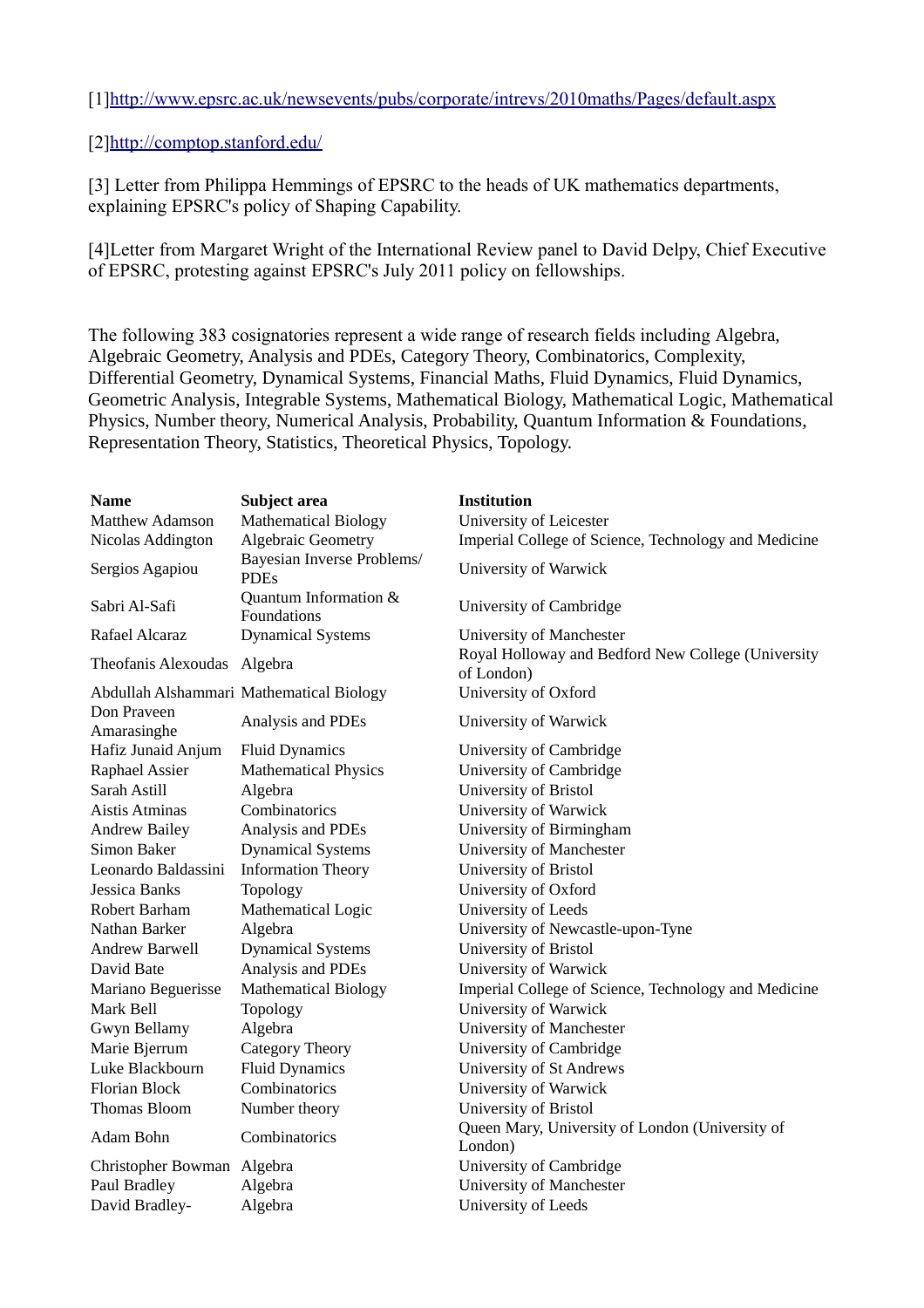Williams Panayiota Laurence Edward

Ed Brambley Fluid dynamics University of Cambridge Daniel Brattan Mathematical Physics University of Durham Charles Brett Analysis and PDEs University of Warwick Lorna Brightmore Mathematical Physics University of Bristol Pedro Brito Topology University of Aberdeen Tim Browning Number theory University of Bristol Francis Burstall Differential Geometry University of Bath Maria Buzano Differential Geometry University of Oxford John Calabrese Algebraic Geometry University of Oxford Andrew Chan Algebraic Geometry University of Warwick Aaron Chan **Algebra** Algebra University of Aberdeen Matthew Chantry Fluid Dynamics University of Bristol Philippe Charmoy Probability University of Oxford Ann Mary Chuter Dynamical Systems University of Surrey Michael Coffey Differential Geometry University of Warwick Alex Collins Representation Theory University of Bath Tom Collyer Topology **The University of Warwick** David Conlon Combinatorics University of Oxford Constantinou Statistics University of Cambridge Jenny Cooley Number theory University of Warwick Owen Cotton-Barratt Topology University of Oxford Thomas Cottrell Category Theory University of Sheffield Stephen Coughlan Algebraic Geometry University of Bayreuth Sarah Crowley Fluid Dynamics University of Bristol Konrad Dabrowski Combinatorics University of Warwick Rhys Davies Theoretical Physics University of Oxford Christina Davies Fluid Dynamics University of Leeds Sarah Davis Algebraic Geometry University of Warwick Sarah Dawson Fluid Dynamics University of Leeds Day Functional Programming University of Nottingham

Lukas Brantner Algebraic Geometry University of Cambridge Neil Bristow Dynamical Systems Bioinformatics Research Center, Aarhus University, Denmark Edwin Broni-Mensah Financial Maths University of Manchester Tom Brookfield Algebra University of Birmingham Tara Brough Algebra University of St Andrews Jonathan Cairns` Statistics University of Cambridge Alberto Camara Number theory University of Nottingham Maurice Chiodo Algebra University of Melbourne (Australia) Kate Clements Mathematical Physics Imperial College of Science, Technology and Medicine Giulio Codogni Algebraic Geometry University of Cambridge Tom Collings Mathematical Physics University of Birmingham Glen Collins Algebra University of Birmingham Donal Connolly Analysis and PDEs Imperial College of Science, Technology and Medicine

Michael Cox Mathematical Logic University of Birmingham Conor Daly Fluid Dynamics University of Cambridge Gentiana Danila Algebraic Geometry University of Paris 7, France Alastair Darby Topology University of Manchester Justine Dattani Mathematical Biology Imperial College of Science, Technology and Medicine Cosmin Davidescu Number theory University of Cambridge Allison Davies Fluid Dynamics University of Birmingham Andrew Davies Algebra (Algebra University of Manchester

Antoine Delmotte Mathematical Biology Imperial College of Science, Technology and Medicine Paul Dempster Mathematical Physics University of Liverpool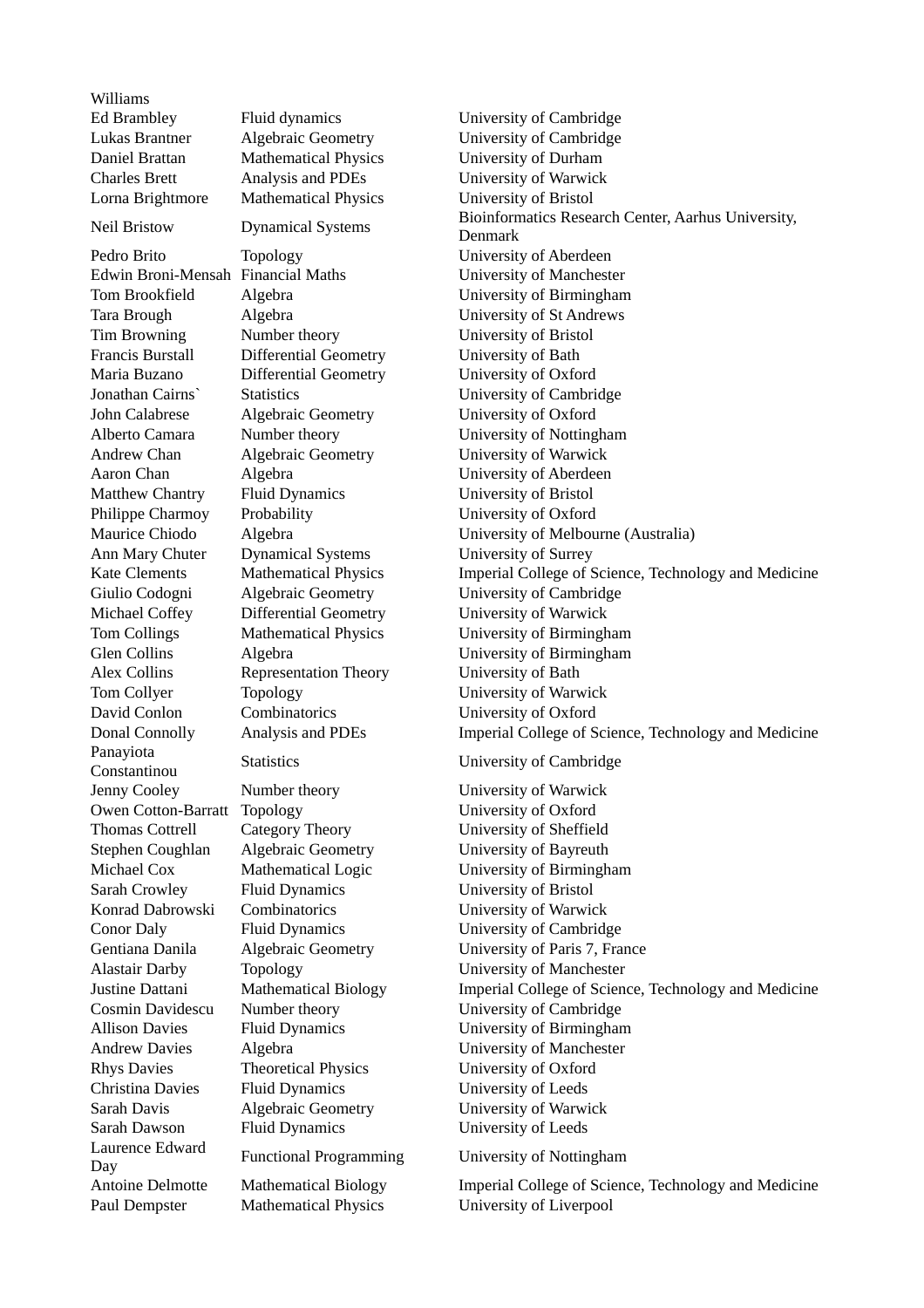Barry Devlin Category theory University of Glasgow Melissa Duncan Mathematical Physics University of Oxford Almut Eisentraeger Numerical Analysis University of Oxford Bernhard Elsner Logic University of Oxford Andrew Ferguson Dynamical Systems University of Bristol

Benjamin Franz Mathematical Biology University of Oxford Alexander Goater Fluid Dynamics University of Bristol

Alan Hammond Probability University of Oxford

Cara Donnelly Mathematical Physics University of Cambridge Aristomenis Donos Mathematical Physics Imperial College of Science, Technology and Medicine Tom Ducat Algebraic Geometry University of Warwick Andrew Duncan Analysis and PDEs University of Warwick Michael Dymond Analysis and PDEs University of Birmingham Tom Eccles Combinatorics University of Cambridge Jonathan Elliott Category Theory University of Sheffield Nina Embleton Scientific Computing University of Birmingham Joshua Erde Combinatorics University of Cambridge Jonathan Evans Differential Geometry Currently at ETH Zurich, was intending to return to UK at the end of this postdoc Ben Fairbairn Algebra Birkbeck College (University of London) Andrea Fanelli Algebraic Geometry **Imperial College of Science**, Technology and Medicine Khadija Farooq Topology University of Warwick Terry Farrelly Theoretical Physics University of Cambridge Joanna Fawcett Algebra 1986 March 1986 University of Cambridge Dankrad Feist Mathematical Physics University of Cambridge Joel Fine Differential Geometry University Campus Suffolk Jonit Fischmann Probability Queen Mary, University of London (University of London) Peter Ford Fluid dynamics University of Cambridge Guido Franchetti Mathematical Physics University of Cambridge Robert Fryer Complex Dynamics University of Warwick Meurig Gallagher Fluid Dynamics University of Birmingham Ana Garcia Pulido Topology University of Warwick Daniele Garrisi Analysis and PDEs POSTECH, South Korea Davoud Ghatei Algebra University of Birmingham Jeffrey Giansiracusa Topology Swansea University (University of Wales) Gregor Giesen Analysis and PDEs University of Warwick William Giles Dynamical Systems Imperial College of Science, Technology and Medicine Kristoffer Glover Financial Maths University of Manchester Hadi Godazgar Mathematical Physics University of Cambridge Mahdi Godazgar Theoretical physics University of Cambridge Marco Golla Topology University of Cambridge Robert Goss Topology University of Warwick Olga Goulko Theoretical Physics University of Cambridge Frank Gounelas Algebraic Geometry University of Oxford Gary Greaves Number theory Royal Holloway and Bedford New College (University of London) Nicholas Greer Algebra University of Manchester Simon Griffiths Combinatorics IMPA (ex University of Cambridge) Sergey Grigorian Differential Geometry Stony Brook University (United States) Rhiannon Gwyn Theoretical Physics King's College London (University of London) Esen Hanac Differential Geometry University of Birmingham Thomas Hardcastle Mathematical Biology University of Cambridge Adam Harper Mumber theory University of Cambridge Heather Harrington Mathematical Biology Imperial College of Science, Technology and Medicine Richard Harris Differential Geometry University of Cambridge William Hart Mumber theory University of Warwick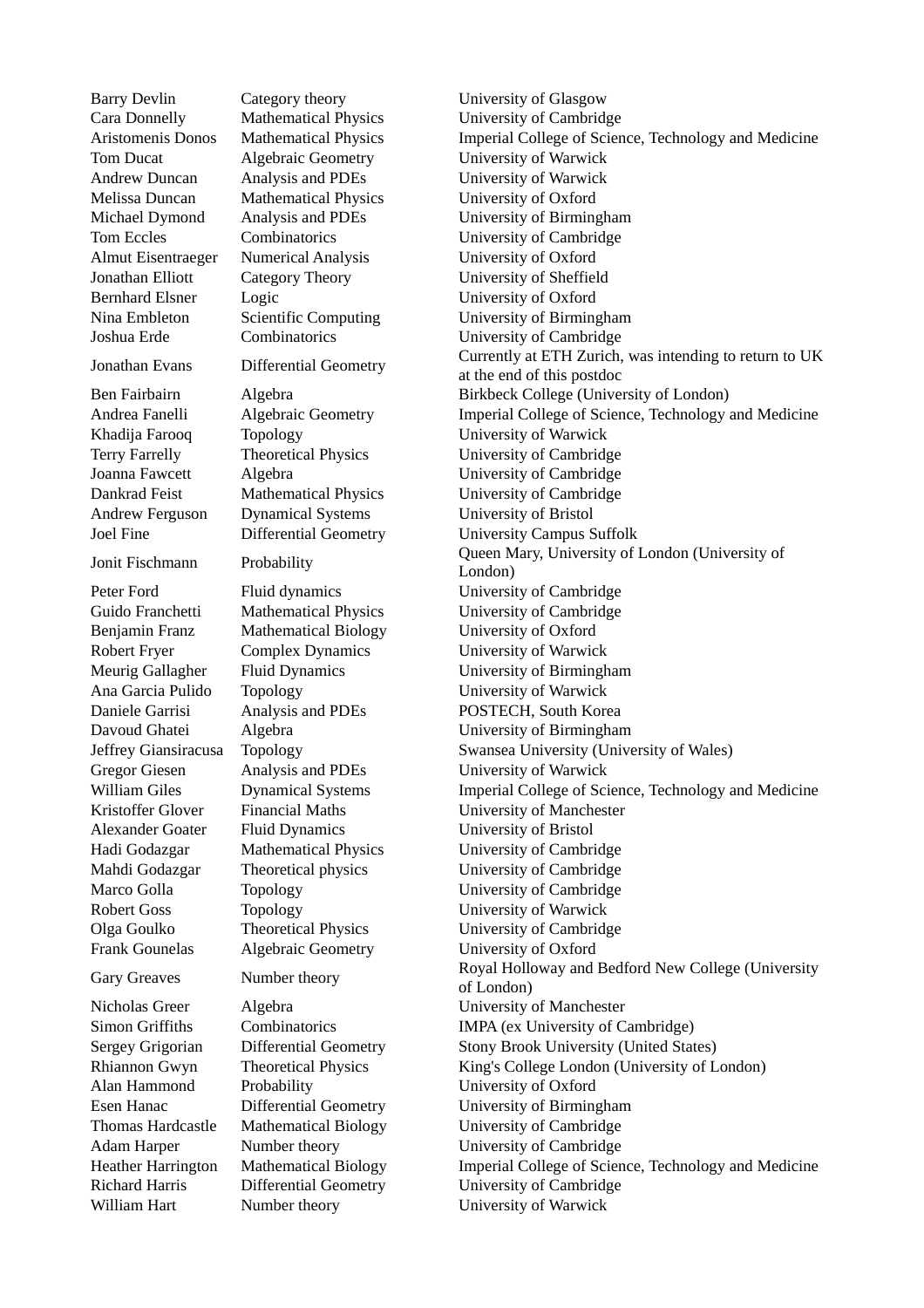Laurence George Sebastian Konstantinos Sotiris Konstantinou-

John Haslegrave Combinatorics University of Cambridge David Haw Complexity University of Bristol Demosthenis Hawke Mathematical Physics University of Leeds Umar Hayat Algebraic Geometry University of Warwick Andriy Haydys Differential Geometry Imperial College of Science, Technology and Medicine Helmensdorfer Differential Geometry University of Warwick Matthew Hennessy Applied mathematics University of Oxford Marion Hesse Probability **National University of Bath** Chris Heunen Mathematical Physics University of Oxford Jan Hladky Combinatorics University of Warwick Ben Hoare Mathematical Physics Imperial College of Science, Technology and Medicine Moritz Hoegner Mathematical Physics University of Cambridge Charlie Hogg Environmental Fluid Mechanics University of Cambridge David Holmes Number theory University of Warwick Andreas Holmstrom Algebraic Geometry University of Cambridge Julian Holstein Algebraic Geometry University of Cambridge Christopher Hopper Analysis and PDEs University of Oxford David Howden Algebra University of Warwick Thomas Hudson Analysis and PDEs University of Oxford Spencer Hughes Analysis and PDEs University of Cambridge Gareth Hurst Mathematical Biology University of Leeds Noel Hustler Mathematical Physics University of Edinburgh Sohail Iqbal **Algebraic Geometry** University of Warwick Astrid Jahn Algebra University of Glasgow Adam James Algebra University of Birmingham Rollo Jenkins Representation Theory University of Edinburgh Thomas Johnson Biofluiddynamics University of Birmingham Marianne Johnson Algebra University of Manchester Elinor Jones Statistics University of Leicester Stephen Jones Theoretical Physics University of Liverpool Michael Joyce Financial Maths Institute of Actuaries Seung-Jo Jung Algebraic Geometry University of Warwick Ilya Kachkovskiy Analysis and PDEs King's College London (University of London) Dintle Kagiso Dynamical Systems University of Warwick Tristan Kalloniatis Number theory King's College London (University of London) Karagiannis Algebraic Geometry University of Warwick Alexander Kasprzyk Algebraic Geometry **Imperial College of Science**, Technology and Medicine Tatjana Kecojevic Statistics University of Manchester Mitchel T. Keller Combinatorics London School of Economics and Political Science (University of London) Adrian Kent Mathematical Physics University of Cambridge Charlotte Kestner Model theory University of Leeds Konstantin Kisil Medicine Imperial College of Science, Technology and Medicine Anastasia Kisil Mathematical Physics University of Cambridge Georgie Knight Dynamical Systems Queen Mary, University of London (University of Georgie Knight London) Sebastian Koch Combinatorics University of Cambridge Souris Roustantinou-<br>Rizos **Integrable Systems** University of Leeds Martijn Kool Algebraic Geometry Imperial College of Science, Technology and Medicine Roald Koudenburg Algebraic Topology University of Sheffield Achilleas Kryftis Category Theory University of Cambridge Andre Kueh Statistics University of Cambridge Teresa Kyrke-Smth Fluid Dynamics University of Oxford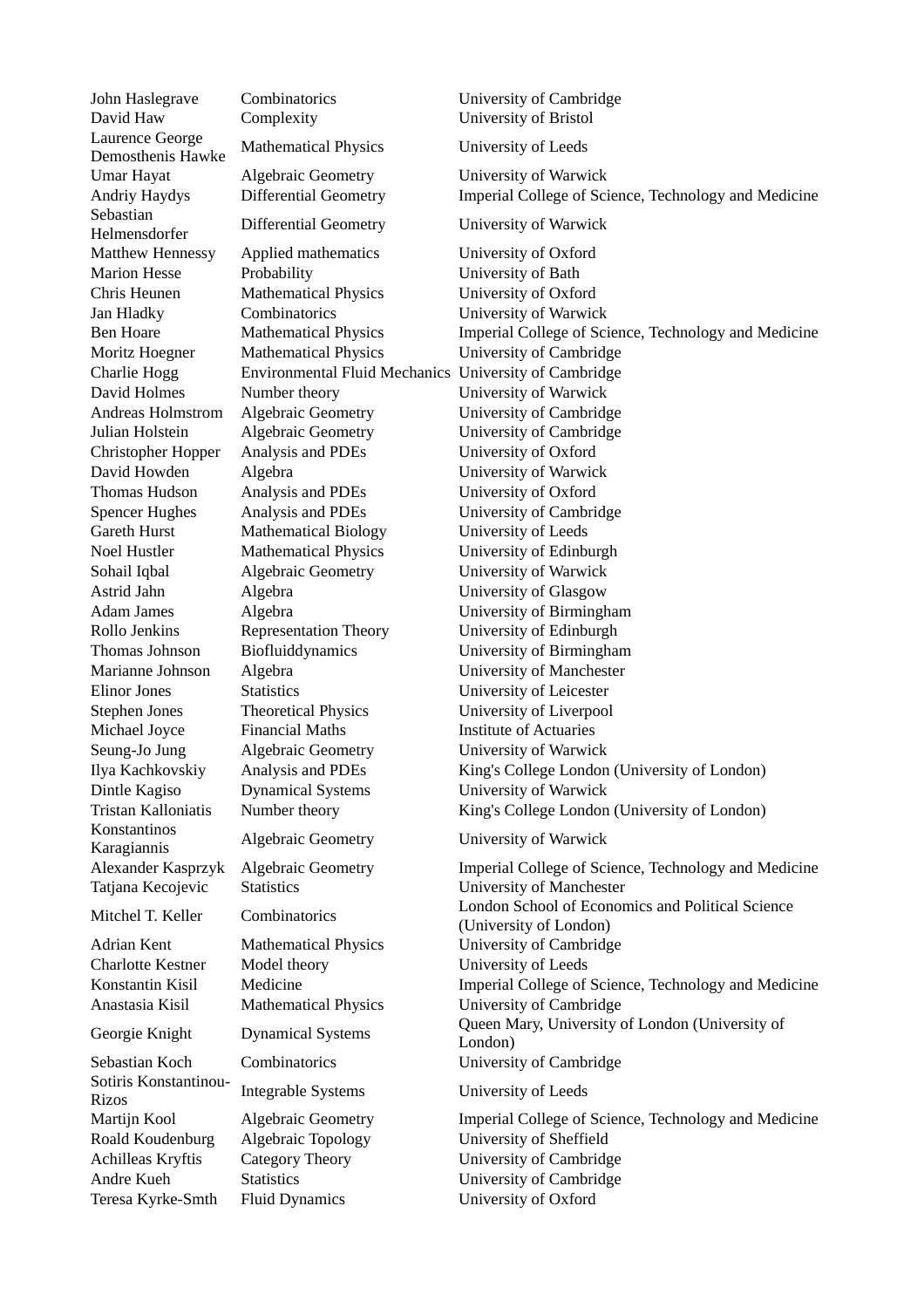Kei Fong Lam Analysis and PDEs University of Warwick Ben Lambert Geometric Analysis University of Durham Jack Lamplugh Number theory University of Cambridge Julien Landel Fluid Dynamics University of Cambridge John Lapinskas Combinatorics University of Birmingham Hiu-Fai Law Combinatorics University of Oxford Daniel Lawson Statistics University of Bristol Chern-Yang Lee Number theory University of Nottingham Benjamin Leslie Analysis and PDEs University of Edinburgh Martin Lester Logic & Computation University of Oxford Sarah Lilienthal Probability **Example 2018** University of Cambridge Guilherme Frederico Lima de Carvalho e Silva Category Theory University of Cambridge Lijing Lin Numerical Analysis University of Manchester Allan Lo Combinatorics University of Birmingham Acyr Locatelli Algebraic Geometry University of Bath Warren Lockhart Mathematical Physics University of Liverpool David Loeffler Number theory University of Warwick Eoin Long Combinatorics University of Cambridge Daniel Loughran Number theory University of Bristol Ross Lund Analysis and PDEs University of Bristol Damiano Lupi Topology University of Warwick Andrew Macpherson Algebraic Geometry Imperial College of Science, Technology and Medicine Pravin Madhavan Analysis and PDEs University of Warwick Emanuel Malek Mathematical Physics University of Cambridge Sara Maloni Topology **The University of Warwick** Tony Mann **Algebra I** am signing this in a private capacity **Dionyssis** Mantzavinos Analysis and PDEs University of Cambridge Jesus Martinez Garcia Algebraic Geometry University of Edinburgh Lilian Matthiesen Number theory University of Bristol Sheila McCann Dynamical Systems University of Leicester David McCormick Analysis and PDEs University of Warwick Damon McDougall Inverse problems University of Warwick Andrew McDowell Combinatorics Royal Holloway and Bedford New College (University Justin McInroy Algebra University of Oxford Robert Mckemey Algebra University of Manchester Ciaran Meachan Algebraic Geometry University of Edinburgh Kitty Meeks Combinatorics University of Oxford David Mendes da Costa Number theory University of Bristol Stephen Metcalfe Numerical Methods for PDEs University of Leicester Vipin Michael Applied Mathematics: Fluid Stephen Miller Topology No longer active in research Paul Mitchener Analysis and PDEs University of Sheffield Philip Moor Mathematical Physics University of Warwick Luke Morgan Algebra University of Birmingham Cara Morgan Industrial Mathematical<br>
Modelling Rob Morris Combinatorics IMPA (ex University of Cambridge) Paul Mortimer Combinatorics Queen Mary, University of London (University of Serena Murru Algebra University of Sheffield David Naughton Dynamical Systems University of Manchester Jonathan Nelson Algebra University of Cambridge

of London)

University of Birmingham

University of Oxford

London)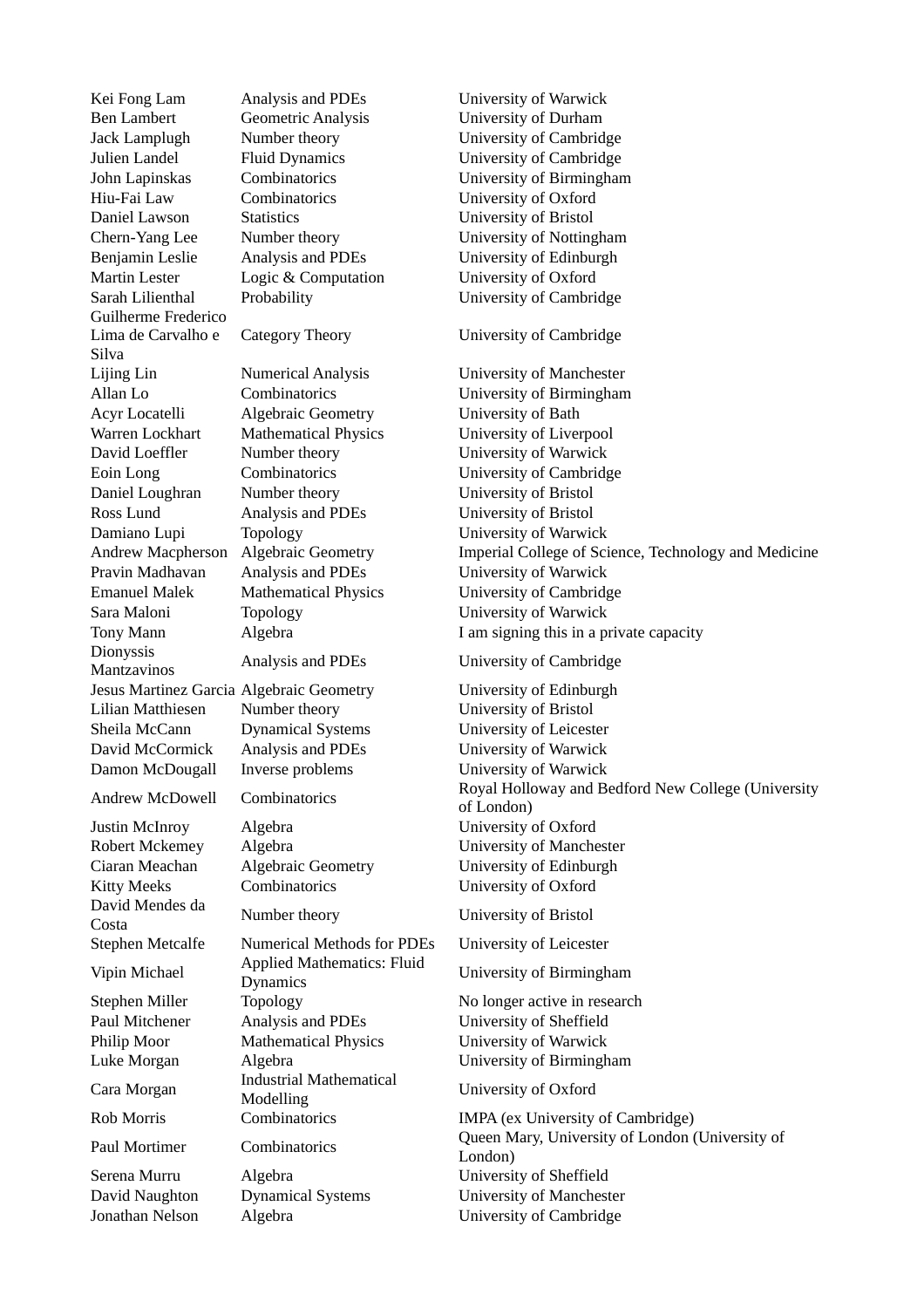Réamonn Ó Laurence Perreault Muhammad Imran Oscar Randal-Michaela Puck

William Nollett Probability **Probability** University of Warwick Chris Oates Statistics University of Warwick Christoph Ortner Analysis and PDEs University of Warwick Georg Ostrovski Dynamical Systems University of Warwick Martin Palmer Topology University of Oxford Amar Parmar Fluid Dynamics University of Warwick Pras Pathmanathan Mathematical Biology University of Oxford Yuchen Pei Probability University of Warwick Jennifer Pestana Numerical Analysis University of Oxford Oleg Pikhurko Combinatorics University of Warwick Nathan Prabhu-Naik Algebraic Geometry University of Glasgow Chris Purcell Combinatorics University of Warwick Soma Purkait Mumber theory University of Warwick Yu Qiu Algebra University of Bath Victoria Quigley Analysis and PDEs University of Sheffield Qureshi Algebraic Geometry University of Oxford Anas Ahmad Rana Complexity Science University of Warwick Williams Topology University of Copenhagen Tom Ranner Analysis and PDEs University of Warwick

Rachel Newton Mumber theory University of Cambridge James Newton Number theory University of Cambridge Réamonn Ó<br>Buachalla Noncommutative Geometry Queen Mary, University of London (University of Buachalla London) Neave O'Clery Mathematical Biology Imperial College of Science, Technology and Medicine Beverley O'Neill Topology University of Manchester Rosalind Oglethorpe Mathematical Physics University of Cambridge Matthias Ohst Differential Geometry University of Cambridge Goncalo Oliveira Differential Geometry Imperial College of Science, Technology and Medicine Thomas Oliver Number theory University of Nottingham John Ottem Algebraic Geometry University of Cambridge Christiana Pantelidou Mathematical Physics Imperial College of Science, Technology and Medicine Kyriakos Paridis Mathematical Physics University of Manchester Chris Parker Algebra University of Birmingham Kim Howard Parker Mathematical Biology Imperial College of Science, Technology and Medicine Alex Paulin **Number theory** University of Nottingham Sam Pegler Mathematical Physics University of Cambridge Christian Perfect Algebra University of Newcastle-upon-Tyne Levasseur Theoretical Physics University of Cambridge Luigi Previdi Algebra University of Nottingham Jonathan Pridham Algebraic Geometry University of Cambridge David Pryce Fluid dynamics Imperial College of Science, Technology and Medicine Michal Przykucki Combinatorics University of Cambridge Tom Pugh Mathematical Physics Imperial College of Science, Technology and Medicine

- 
- 

Kolyan Ray Statistics University of Cambridge Thomas Reeve Numerical Analysis University of Birmingham Luke Reger Number theory University of Nottingham Felix Rehren Algebra University of Birmingham Paul Richmond Theoretical Physics King's College London (University of London) Filip Rindler **Analysis and PDEs** University of Cambridge Norman Rink Mathematical Physics University of Cambridge Kieran Roberts Algebra **Interval Accord Accord Accord Accord Accord Accord Accord Accord Accord Accord Accord Accord Accord Accord Accord Accord Accord Accord Accord Accord Accord Accord Accord Accord Accord Accord Accord** Alice Rogers Mathematical Physics King's College London (University of London)

Rombach Combinatorics University of Oxford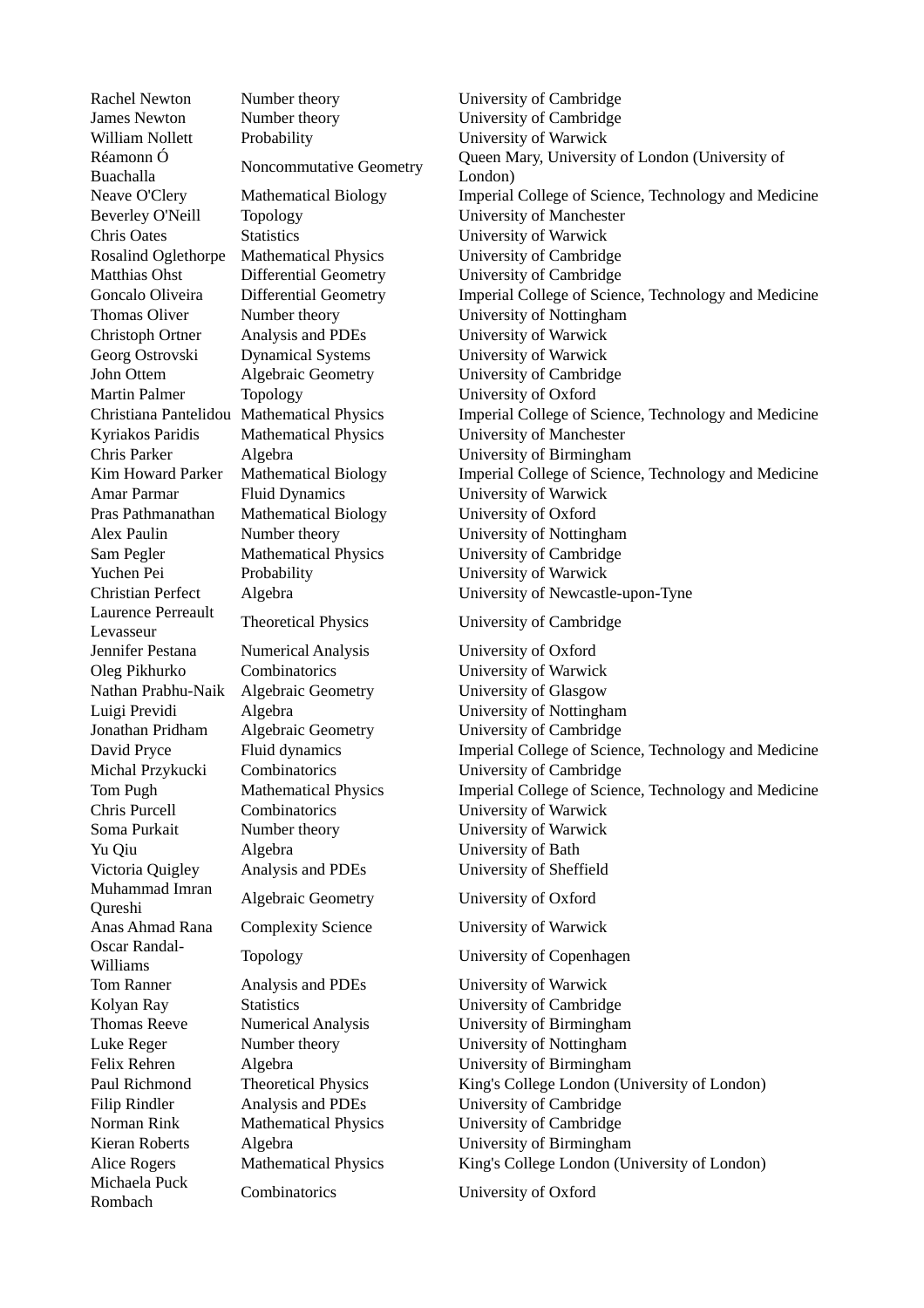Maxim Sølund

Georgios

Robert Style Mathematical Physics University of Oxford Pablo Suarez-Serrato Tom Sutherland Algebraic Geometry University of Oxford Andrew Swan Mathematical Logic University of Leeds Mike Swarbrick Jones Number theory University of Bristol Kirsty Syder Number theory University of Nottingham

Ana Rovi Differential Geometry University of Glasgow Taro Sano Algebraic Geometry University of Warwick Julia Sauter Algebra University of Leeds Laura Schaposnik Differential Geometry University of Oxford Saul Schleimer Topology University of Warwick Dirk Schlueter Algebraic Geometry University of Oxford Michael Scott SPDE/Analysis/PDE University of Warwick Michael Selig Algebraic Geometry University of Warwick Jason Semeraro Algebra University of Oxford Thomas Sharland Dynamical Systems University of Warwick Ben Sharp Analysis and PDEs University of Warwick Nick Sharples Analysis and PDEs University of Warwick Shavak Sinanan Algebra University of Warwick Alessandro Sisto Topology University of Oxford Kirsebom Dynamical Systems University of Bristol Gareth Speight Analysis and PDEs University of Warwick Katie Steckles Topology University of Manchester Stergianopoulos **Game Theory** University of Warwick Sergii Strelchuk Quantum Information & Marco Streng Mumber theory University of Warwick

Omri Ross Financial Maths University of Cambridge Ilia Roustemoglou Integrable Systems Loughborough University Carmen Rovi Topology University of Edinburgh Florian Rupp Dynamical Systems Technical University Munich (Germany) Jamie Sandells Fluid Dynamics University of Birmingham David P. Sanders Dynamical Systems National Autonomous University of Mexico David Saxton Combinatorics University of Cambridge Michael Schaub Complexity Imperial College of Science, Technology and Medicine Volker Schlue Analysis and PDEs University of Cambridge Olaf Schreiber Mathematical Physics University of Cambridge Bati Sengul Probability **Probability** University of Cambridge Akram Shalabi Statistics Statistics King's College London (University of London) Alexander Shannon Algebraic Geometry University of Cambridge Jonathan Simmons Fluid Dynamics University of Birmingham Paul Smith Combinatorics University of Cambridge Julian Sonner Mathematical Physics University of Cambridge Matthew Spencer Algebra Queen Mary, University of London (University of Matthew Spencer Algebra London) James Sprittles Mathematical Physics University of Birmingham Katherine Staden Combinatorics University of Birmingham Amanda Stagg High Energy Physics University of Cambridge

Jacopo Stoppa Algebraic Geometry University of Cambridge

University of Cambridge

Dayal Strub Mathematical Physics University of Warwick (PhD Cantab) Differential Geometry Universidad Nacional Autónoma de México

Rupert Swarbrick Topology University of Warwick

Ta Sheng Tan Combinatorics University of Cambridge Robert Tang Topology **The University of Warwick**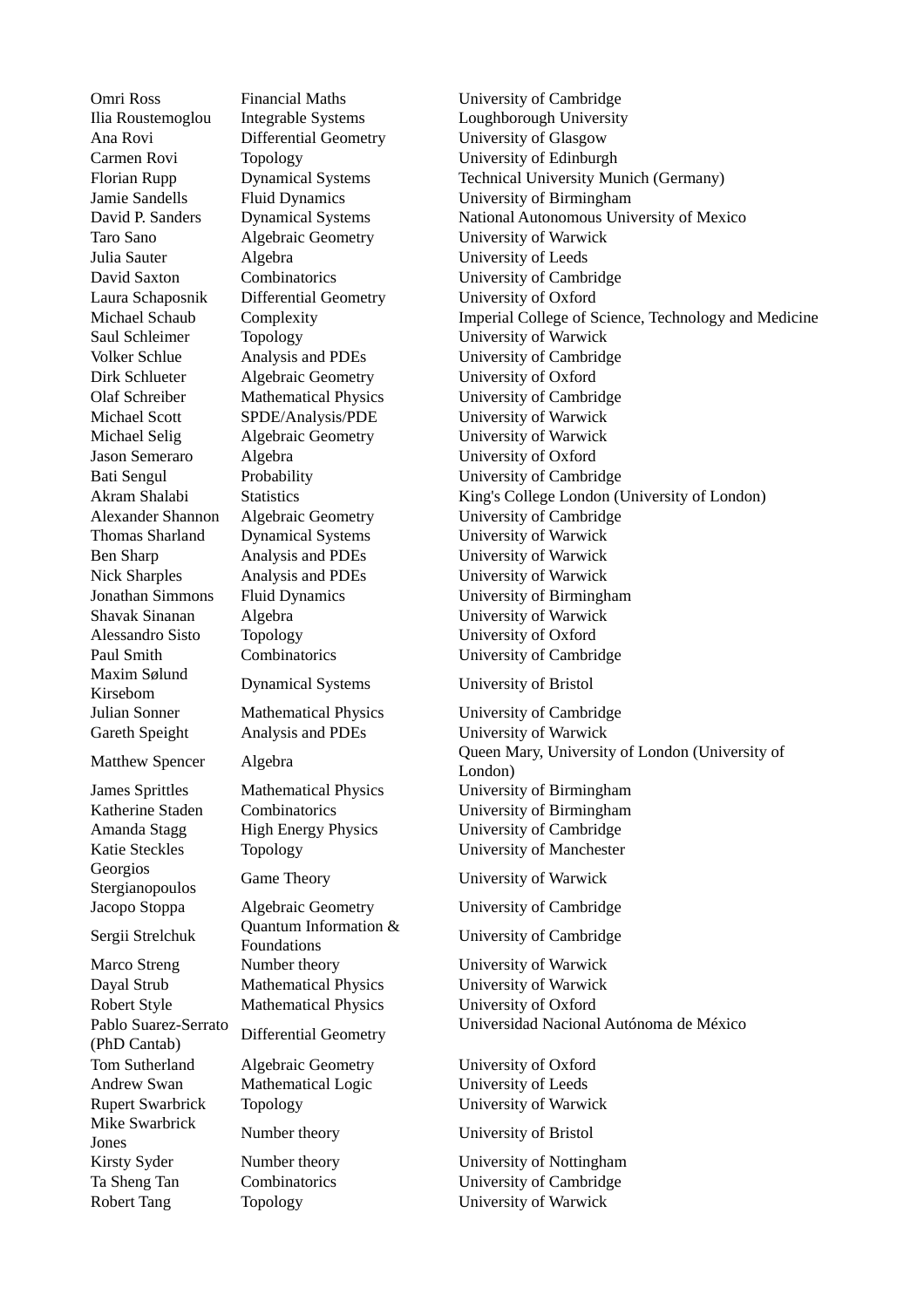Ashok

Christina Vasilakopoulou Category Theory University of Cambridge Mariano Zeron-

Jay Taylor Algebra University of Aberdeen Christopher Taylor Financial Maths Barclays Capital Robert Teed Mathematical Physics University of Leeds Damiano Testa Algebraic Geometry **University of Warwick** Thillaisundaram Theoretical Physics University of Cambridge Teruji Thomas Representation Theory University of Edinburgh James Thompson Probability **Probability** University of Warwick Scott Thomson Geometry/Geometric Group<br>Theory Matthew Tointon Additive combinatorics University of Cambridge Paul Towers Mathematical Physics University of Leicester Sofia Trejo Dynamical Systems University of Warwick Charlotte Turner Number theory University of Warwick Daniel Vasey Algebra **Algebra** University of Manchester

Richard Wade Topology University of Oxford George Walker Number theory University of Bristol James Walton Topology University of Leicester Richard Webb Topology University of Warwick Ansgar Wenzel Topology University of Sussex Matthew White Combinatorics University of Oxford Ben Willey Probability University of Bristol Rasmus Wissmann Financial Maths University of Oxford Hannah Woodall Mathematical Biology University of Bath Thomas Woolley Mathematical Biology University of Oxford Mariano Zeron-<br>
Medina Medina Algebra<br>
Medina 1990 Medina Algebra

Stephen Tate Mathematical Physics University of Warwick

Adam Thomas Algebra **Imperial College of Science**, Technology and Medicine

University of Durham

Giuseppe Torri Theoretical Physics Imperial College of Science, Technology and Medicine James Turner Optimization University of Birmingham Linda Uruchurtu Mathematical Physics Imperial College of Science, Technology and Medicine Muhammad Usman Analysis and PDEs Imperial College of Science, Technology and Medicine

Charles Vial Algebraic Geometry University of Cambridge Tamara von Glehn Category Theory University of Cambridge Yixin Wan Mathematical Biology University of Cambridge Christopher Warner Dynamical Systems Imperial College of Science, Technology and Medicine Robert Wells Mathematical Physics University of Cambridge Julia Wolf Number theory Ecole Polytechnique, Paris Francis Woodhouse Mathematical Biology University of Cambridge Colin Wright Combinatorics Director, Denbridge Marine Ltd Aneta Wroblewska Cryptography University of Maria Curie-Sklodowska in Lublin, Poland Elena Yudovina Probability University of Cambridge

Shengtian Zhou Algebraic Geometry University of Warwick

This letter had been copied to:

The Rt Hon. David Willetts MP, Minister of State for Universities and Science The Hon. Andrew Miller MP, Chair, Science and Technology Committee The Hon. Gavin Barwell MP, Science and Technology Committee The Hon. Gregg McClymont MP, Science and Technology Commitee The Hon. Stephen McPartland MP, Science and Technology Committee The Hon. Stephen Metcalfe MP, Science and Technology Committee The Hon. David Morris MP, Science and Technology Committee The Hon. Stephen Mosley MP, Science and Technology Committee